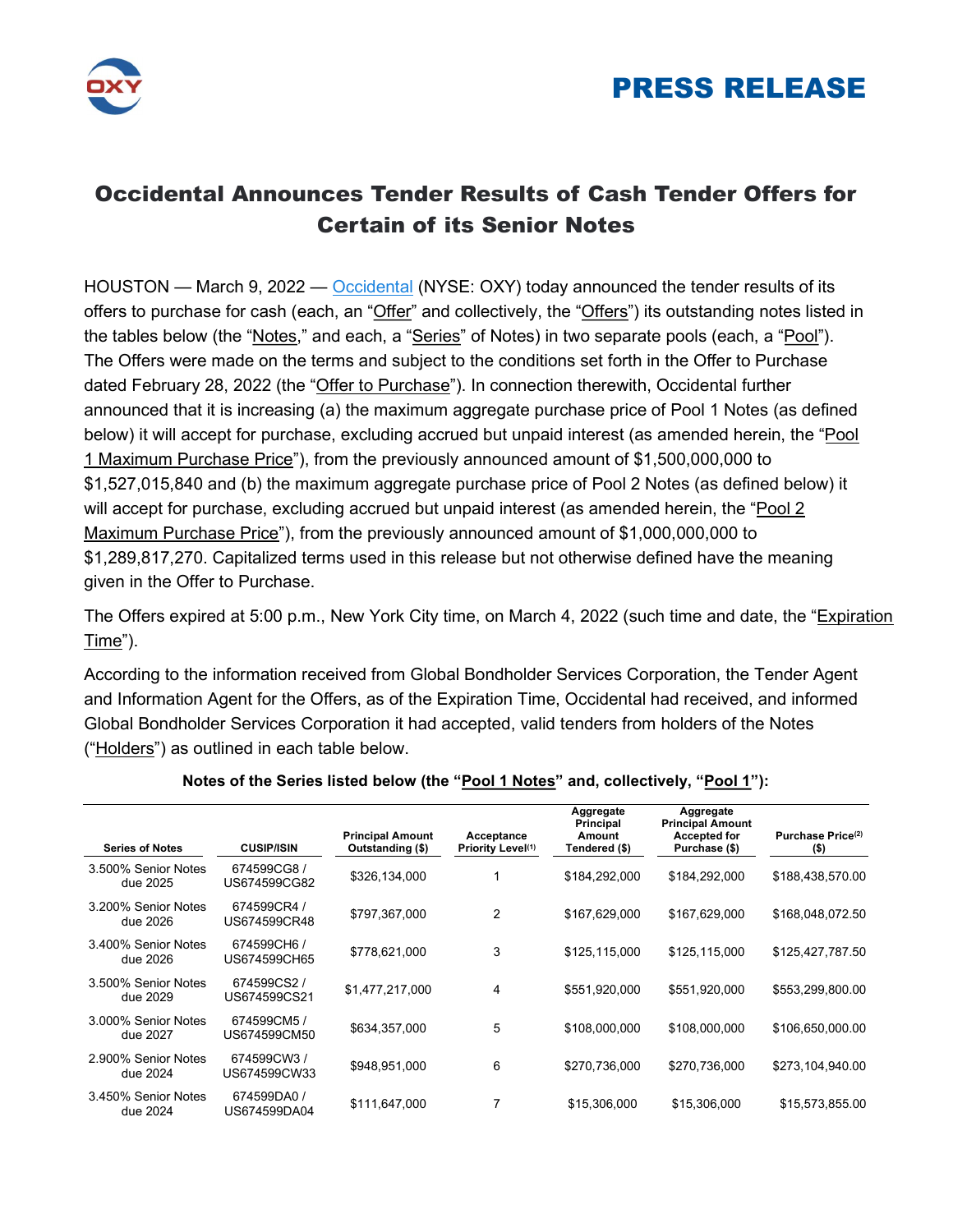| 2.70% Senior Notes | 674599CE3/   | \$442,195,000 | \$95.636.000 | \$95.636.000 | \$96.472.815.00 |
|--------------------|--------------|---------------|--------------|--------------|-----------------|
| due 2023           | US674599CE35 |               |              |              |                 |

#### and

#### Notes of the Series listed below (the "Pool 2 Notes" and, collectively, "Pool 2"):

| <b>Series of Notes</b> | <b>CUSIP/ISIN</b> | <b>Principal Amount</b><br>Outstanding (\$) | Acceptance<br>Priority Level <sup>(1)</sup> | Aggregate<br>Principal<br>Amount<br>Tendered (\$) | Aggregate<br><b>Principal Amount</b><br><b>Accepted for</b><br>Purchase (\$) | Purchase Price <sup>(2)</sup><br>$($ \$) |
|------------------------|-------------------|---------------------------------------------|---------------------------------------------|---------------------------------------------------|------------------------------------------------------------------------------|------------------------------------------|
| 4.100% Senior Notes    | 674599CL7/        |                                             |                                             |                                                   |                                                                              |                                          |
| due 2047               | US674599CL77      | \$663,045,000                               |                                             | \$115,267,000                                     | \$115,267,000                                                                | \$107,198,310.00                         |
| 4.200% Senior Notes    | 674599CN3/        | \$960,999,000                               | $\overline{2}$                              | \$225,314,000                                     | \$225,314,000                                                                | \$211,795,160.00                         |
| due 2048               | US674599CN34      |                                             |                                             |                                                   |                                                                              |                                          |
| 4,400% Senior Notes    | 674599CY9 /       | \$703,962,000                               | 3                                           | \$211,515,000                                     | \$211,515,000                                                                | \$201,468,037.50                         |
| due 2049               | US674599CY98      |                                             |                                             |                                                   |                                                                              |                                          |
| 4.300% Senior Notes    | 674599CX1/        | \$692,848,000                               | 4                                           | \$138,760,000                                     | \$138,760,000                                                                | \$132,862,700.00                         |
| due 2039               | US674599CX16      |                                             |                                             |                                                   |                                                                              |                                          |
| 4.400% Senior Notes    | 674599CJ2 /       |                                             |                                             |                                                   |                                                                              |                                          |
| due 2046               | US674599CJ22      | \$976,366,000                               | 5                                           | \$277,796,000                                     | \$277,796,000                                                                | \$270,156,610.00                         |
| 4.500% Senior Notes    | 674599DK8/        |                                             |                                             |                                                   |                                                                              |                                          |
| due 2044               | US674599DK85      | \$606,072,000                               | 6                                           | \$193,304,000                                     | \$193,304,000                                                                | \$187,988,140.00                         |
| 4.625% Senior Notes    | 674599CF0 /       |                                             |                                             |                                                   |                                                                              |                                          |
| due 2045               | US674599CF00      | \$634,169,000                               |                                             | \$181,525,000                                     | \$181,525,000                                                                | \$178,348,312.50                         |

(1) The Acceptance Priority Levels will operate concurrently but separately with respect to the Pool 1 Notes and the Pool 2 Notes. Subject to the satisfaction or waiver of the conditions of the Offers described in the Offer to Purchase, if the Pool 1 Maximum Consideration Condition or the Pool 2 Maximum Consideration Condition, as applicable, is not satisfied with respect to every Series of Pool 1 Notes or Pool 2 Notes, as applicable, Occidental will accept the Pool 1 Notes and the Pool 2 Notes for purchase in the order of their respective Acceptance Priority Level specified in the tables above (each, an "Acceptance Priority Level," with 1 being the highest Acceptance Priority Level for both Pools and 8 and 7 being the lowest Acceptance Priority Level with respect to the Pool 1 Notes and the Pool 2 Notes, respectively). It is possible that a Series of Notes with a particular Acceptance Priority Level will not be accepted for purchase even if one or more Series with a higher or lower Acceptance Priority Level in such Pool are accepted for purchase. If any Series of Notes is accepted for purchase pursuant to the Offers, all Notes of that Series that are validly tendered will be accepted for purchase. No Series of Notes will be subject to proration.

(2) Exclusive of any accrued and unpaid interest, which will be paid in addition to the Purchase Price, from, and including, the last interest payment date for the relevant Series of Notes up to, but excluding, the Settlement Date (as defined below) ("Accrued Interest").

Occidental's obligation to complete an Offer with respect to a particular Series of Pool 1 Notes validly tendered is conditioned on the aggregate Purchase Price for the Offers, excluding the Accrued Interest with respect to each Series of Notes (the "Aggregate Purchase Price") with respect to the Pool 1 Notes, not exceeding the Pool 1 Maximum Purchase Price, and on the Pool 1 Maximum Purchase Price being sufficient to pay the Aggregate Purchase Price for all validly tendered Notes of such Series (after paying the Pool 1 Aggregate Purchase Price for all validly tendered Pool 1 Notes that have a higher Acceptance Priority Level) (the "Pool 1 Maximum Consideration Condition").

Occidental's obligation to complete an Offer with respect to a particular Series of Pool 2 Notes validly tendered is conditioned on the Aggregate Purchase Price for the Offers with respect to the Pool 2 Notes not exceeding the Pool 2 Maximum Purchase Price, and on the Pool 2 Maximum Purchase Price being sufficient to pay the Pool 2 Aggregate Purchase Price for all validly tendered Notes of such Series (after paying the Pool 2 Aggregate Purchase Price for all validly tendered Pool 2 Notes that have a higher Acceptance Priority Level) (the "Pool 2 Maximum Consideration Condition").

The Pool 1 Aggregate Purchase Price for tendered Pool 1 Notes of the Series with an Acceptance Priority Level of 8 (including those tendered pursuant to the Guaranteed Delivery Procedures), together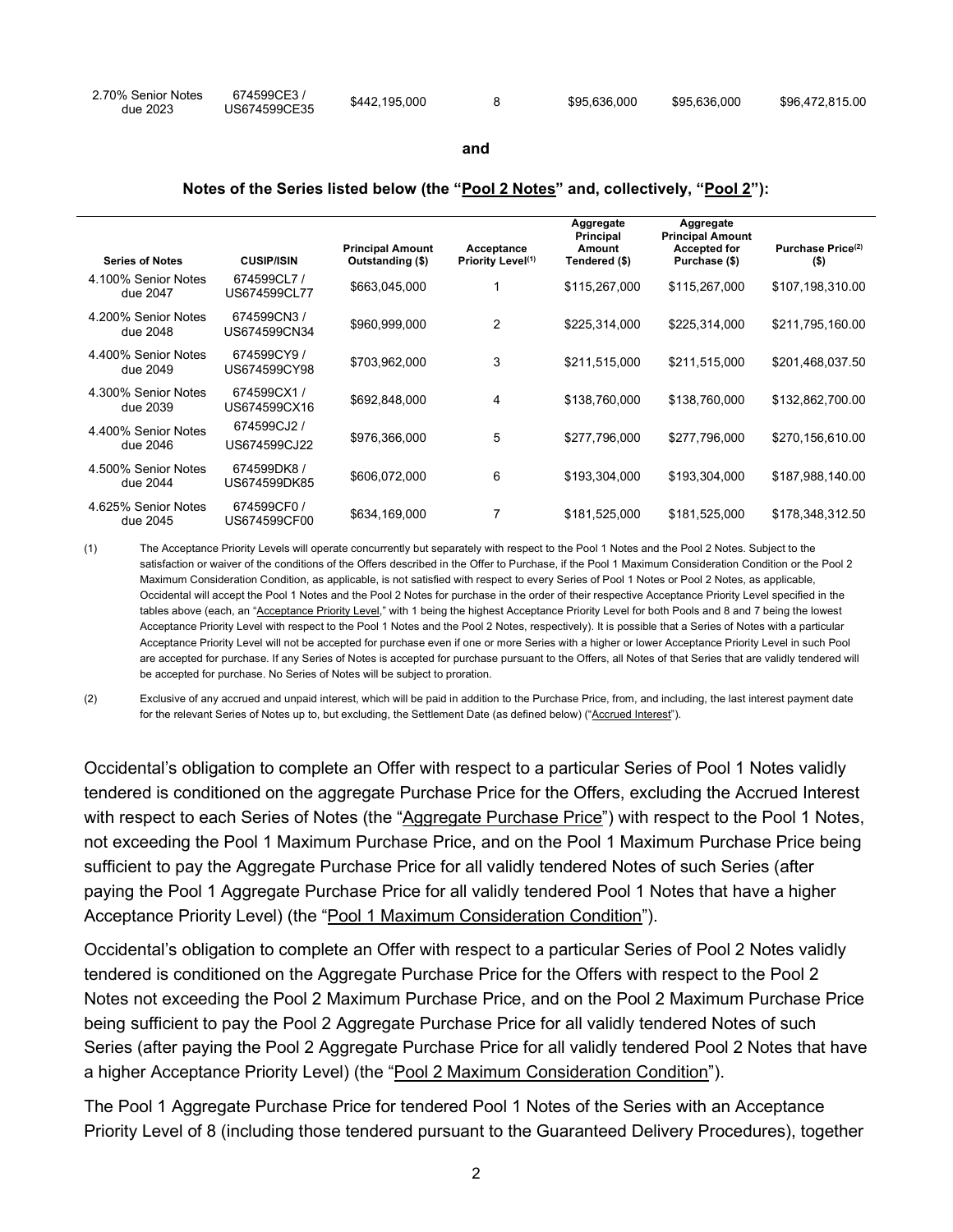with the Pool 1 Aggregate Purchase Price payable for all Pool 1 Notes with a higher Acceptance Priority Level, is equal to the Pool 1 Maximum Purchase Price. Therefore, the Pool 1 Maximum Consideration Condition has not been satisfied with respect to any Series of Pool 1 Notes. Accordingly, all Pool 1 Notes of all Series validly tendered (i) at or prior to the Expiration Time and not validly withdrawn at or prior to the Expiration Time or (ii) pursuant to the Guaranteed Delivery Procedures have been accepted for purchase.

The Pool 2 Aggregate Purchase Price for tendered Pool 2 Notes of the Series with an Acceptance Priority Level of 7 (including those tendered pursuant to the Guaranteed Delivery Procedures), together with the Pool 2 Aggregate Purchase Price payable for all Pool 2 Notes with a higher Acceptance Priority Level, is equal to the Pool 2 Maximum Purchase Price. Therefore, the Pool 2 Maximum Consideration Condition has not been satisfied with respect to any Series of Pool 2 Notes. Accordingly, all Pool 2 Notes of all Series validly tendered (i) at or prior to the Expiration Time and not validly withdrawn at or prior to the Expiration Time or (ii) pursuant to the Guaranteed Delivery Procedures have been accepted for purchase.

Settlement for Notes (i) validly tendered and not validly withdrawn at or prior to the Expiration Time or delivered pursuant to the Guaranteed Delivery Procedures and (ii) accepted for purchase pursuant to the Offers will be today, March 9, 2022 (the "Settlement Date"). Holders of such Notes will receive the applicable Purchase Price for each Series of Notes as set forth in the tables above, together with accrued but unpaid interest on such Notes from the last interest payment date with respect to such Notes to, but not including, the Settlement Date. For the avoidance of doubt, Accrued Interest will cease to accrue on the Settlement Date for all Notes accepted in the Offers.

BofA Securities, Inc., HSBC Securities (USA) Inc., SMBC Nikko Securities America, Inc., SG Americas Securities, LLC and TD Securities (USA) LLC are the lead Dealer Managers in the Offers. Global Bondholder Services Corporation has been retained to serve as the Tender Agent and Information Agent for the Offers. Copies of the Offer to Purchase are available at https://www.gbsc-usa.com/oxy/. Persons with questions regarding the Offers should contact BofA Securities, Inc., 620 South Tryon Street, 20<sup>th</sup> Floor, Charlotte, North Carolina 28255, Attention: Debt Advisory, Tel: (980) 388-3646, debt advisory@bofa.com, Toll-Free: (888) 292-0070; HSBC Securities (USA) Inc., 452 Fifth Avenue New York, NY 10018, Attn: Liability Management Group Toll Free: (888) HSBC-4LM Collect: (212) 525- 5552 Email: lmamericas@us.hsbc.com; SMBC Nikko Securities America, Inc., 277 Park Ave 5th Floor, New York, NY 10172, Attention: Debt Capital Markets – Liability Management, Toll Free: (888) 284- 9760, Collect: (212) 224-5328, Email: liabilitymanagement@smbcnikkosi.com; SG Americas Securities, LLC, 245 Park Avenue, 11th Floor, New York, New York 10167, Email: us-glfi-syn-cap@sgcib.com, Attention: High Grade Syndicate Desk Fax: (212)-278-7532; TD Securities (USA) LLC, 1 Vanderbilt Avenue, 12th Floor, New York, NY 10017. Email: *LM@tdsecurities.com* Attention: Liability Management Group; Toll Free: +1 (866) 584-2096; Collect: +1 (212) 827-7795.

None of Occidental, the Dealer Managers, the Tender Agent and Information Agent, the trustee under the indentures governing the Notes or any of their respective affiliates made any recommendation as to whether Holders should have participated in the Offers. Holders had to make their own decision as to whether to partake in the Offers and, if so, the principal amount of Notes as to which action was to be taken.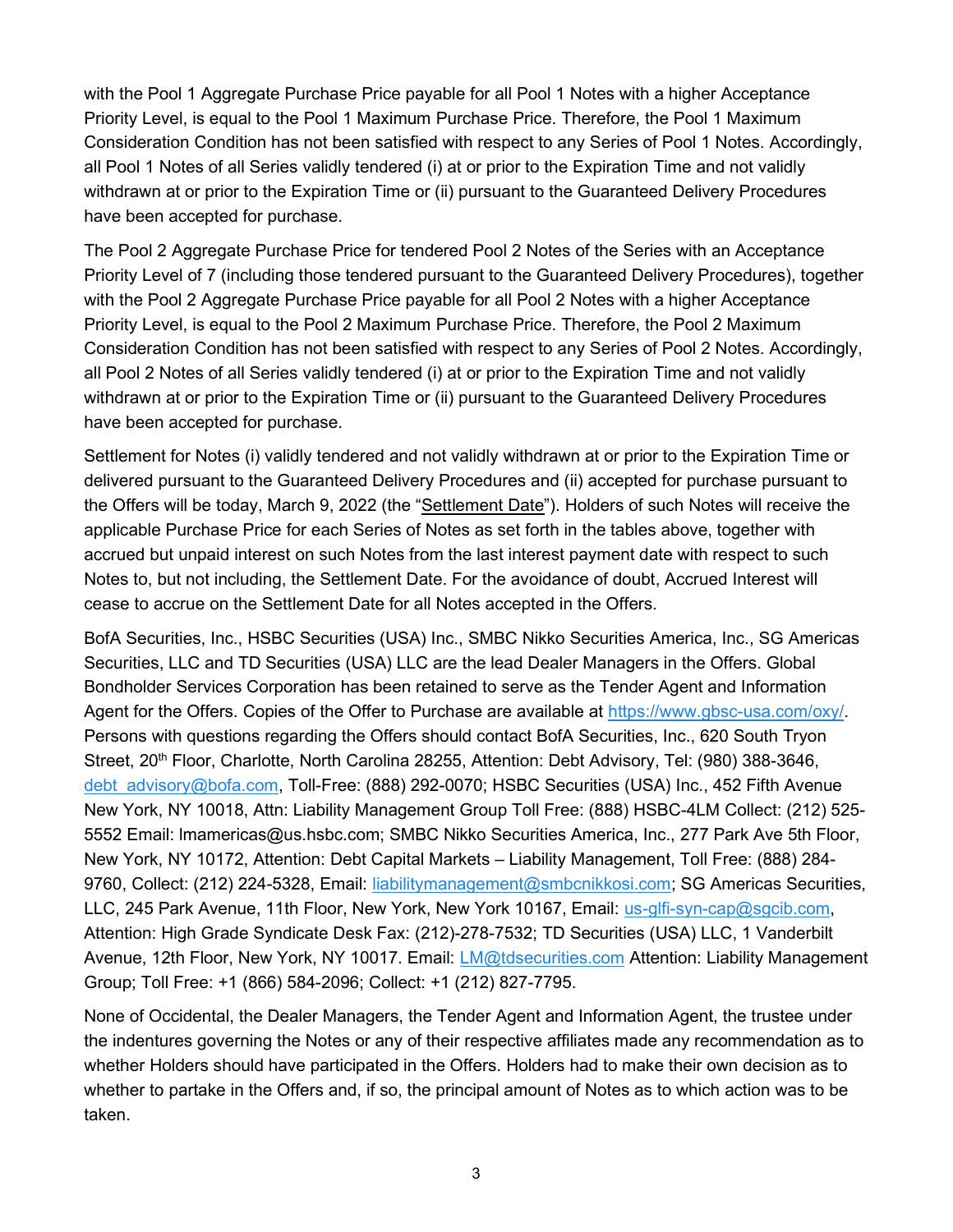This press release shall not constitute an offer to sell, a solicitation to buy or an offer to purchase or sell any securities. Neither this press release nor the Offer to Purchase is an offer to sell or a solicitation of an offer to buy any securities. The Offers were made only pursuant to the Offer to Purchase and only in such jurisdictions as is permitted under applicable law. In any jurisdiction in which the Offers were required to be made by a licensed broker or dealer, the Offers were deemed to be made on behalf of Occidental by the Dealer Managers, or one or more registered brokers or dealers that are licensed under the laws of such jurisdiction.

## About Occidental

Occidental is an international energy company with assets primarily in the United States, the Middle East and North Africa. We are one of the largest oil producers in the U.S., including a leading producer in the Permian and DJ basins, and offshore Gulf of Mexico. Our midstream and marketing segment provides flow assurance and maximizes the value of our oil and gas. Our chemical subsidiary OxyChem manufactures the building blocks for life-enhancing products. Our Oxy Low Carbon Ventures subsidiary is advancing leading-edge technologies and business solutions that economically grow our business while reducing emissions. We are committed to using our global leadership in carbon management to advance a lower-carbon world. Visit oxy.com for more information.

## Forward-Looking Statements

This press release contains forward-looking statements that involve risks and uncertainties that could materially affect expected results of operations, liquidity, cash flows and business prospects. Actual results may differ from anticipated results, sometimes materially, and reported results should not be considered an indication of future performance. Factors that could cause the results to differ include, but are not limited to: the scope and duration of the COVID-19 pandemic and ongoing actions taken by governmental authorities and other third parties in response to the pandemic; our indebtedness and other payment obligations, including the need to generate sufficient cash flows to fund operations; our ability to successfully monetize select assets and repay or refinance debt and the impact of changes in our credit ratings; assumptions about energy markets; global and local commodity and commodity-futures pricing fluctuations; supply and demand considerations for, and the prices of, our products and services; actions by the Organization of the Petroleum Exporting Countries ("OPEC") and non-OPEC oil producing countries; results from operations and competitive conditions; future impairments of our proved and unproved oil and gas properties or equity investments, or write-downs of productive assets, causing charges to earnings; unexpected changes in costs; availability of capital resources, levels of capital expenditures and contractual obligations; the regulatory approval environment, including our ability to timely obtain or maintain permits or other governmental approvals, including those necessary for drilling and/or development projects; our ability to successfully complete, or any material delay of, field developments, expansion projects, capital expenditures, efficiency projects, acquisitions or dispositions; risks associated with acquisitions, mergers and joint ventures, such as difficulties integrating businesses, uncertainty associated with financial projections, projected synergies, restructuring, increased costs and adverse tax consequences; uncertainties and liabilities associated with acquired and divested properties and businesses; uncertainties about the estimated quantities of oil, natural gas and natural gas liquids reserves; lower-than-expected production from development projects or acquisitions; our ability to realize the anticipated benefits from prior or future streamlining actions to reduce fixed costs, simplify or improve processes and improve our competitiveness; exploration, drilling and other operational risks; disruptions to, capacity constraints in, or other limitations on the pipeline systems that deliver our oil and natural gas and other processing and transportation considerations; general economic conditions, including slowdowns, domestically or internationally and volatility in the securities, capital or credit markets; inflation; governmental actions, war and political conditions and events; legislative or regulatory changes, including changes relating to hydraulic fracturing or other oil and natural gas operations, retroactive royalty or production tax regimes, deep